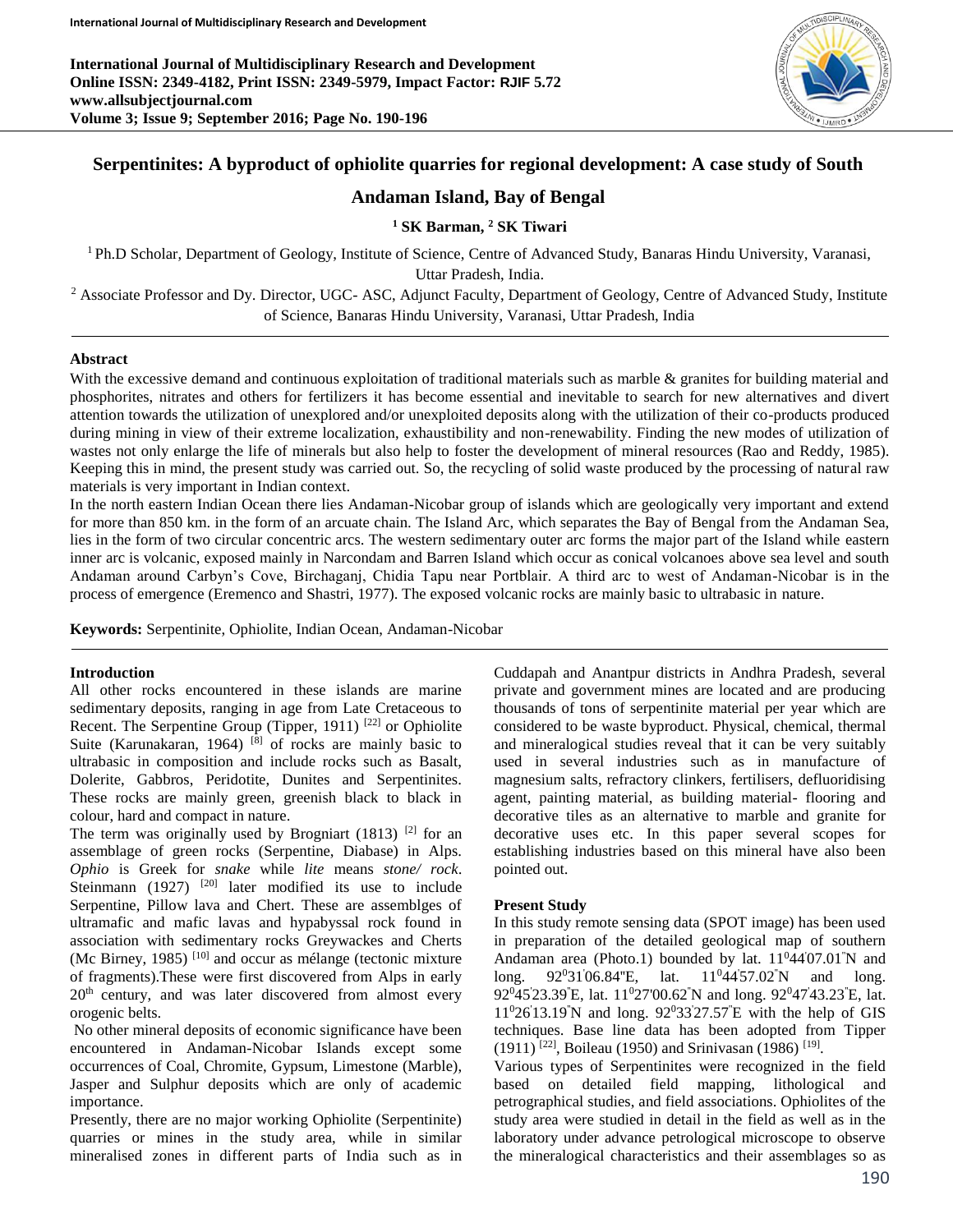to understand its association with Port Blair Group (Table-1) rocks predominant in the area in particular and other Groups in general. Further, their physical, chemical and strength properties were determined to understand their suitability for various industrial uses.

### **Geological Setting**

Arakan-Yoma and Burma Arc form the boundary between Indian and Eurasian Plate in the east. Andaman - Nicobar group of islands (about 850 km) form an arcuate chain bounded by lat.  $6^045'N$  and  $13^045'N$  and by long.  $90^015'E$  and 94<sup>0</sup> .00'E. The Ophiolites consist of Serpentinite, Ultrabasics, Basic rocks (plutonic and intermediate volcanic) and Cherts. Andaman Ophiolite belt marks the southern extention of Manipur and Burmese Arakan-Yoma belt, which is the eastern most continuation of Tethyan Belt and belongs to a region of distinct structural and topographical belt that trends northsouth and then turns eastward from Sumatra towards Java.

Similar to Arakan-Yoma, Ophiolites of Andaman Islands have intruded in the folded arenaceous, argillaceous and calcareous sediments of Cretaceous age. A thick sequence of Tertiary rocks overlie Andaman Ophiolite complex under shallow to deep water conditions. Reported formation ages of Ophiolites show three distinct peaks called Ophiolite pulses. Ophiolites issued by each pulse correspond to the period of worldwide magmatic events as represented by voluminous Granite intrusions and tend to form particular ophiolite belts (Ray, 2008). Late Proterozoic (ca.750 Ma) Ophiolites are distributed in Pan-African orogenic belt, early Palaeozoic (ca.450Ma) Ophiolites appear in Appalachian-Caledonian-Uralian belt, and Mesozoic (ca.150Ma) Ophiolites dominate Alpine-Himalayan belt.

In Andaman Islands Cretaceous Ophiolites and overlying Palaeocene to lower Miocene sediments are folded and reverse faulted and overlain by that lying uppermost Miocene to Recent (reef derived) deposits (Chatterjee, 1967; Karunakaran et. al, 1964)<sup>[3, 8]</sup>, like the Palaeocene rocks of Arakan - Yoma and Mentawai island (Van Bemmelen, 1949)  $[24]$ , suggesting the broad structural history of Arakan - Yoma of Burma (Myanmar), Andaman - Nicobar and Mentawai islands is almost similar.

## **Ophiolites in South Andaman**

The volcanics (Table- 2) occupy a major portion of South Andaman Islands. To the south of Port Blair all along the east coast they are traceable over a distance of 17 km. from Carbyn's Cove through Birchaganj right up to the Chidia Tapu in South Andaman. On the basis of detailed petrographic study of various rock types authors have identified following volcanic units in the Ophiolites based on the lines followed by Prasad (1985)<sup>[14]</sup> and Haldar (1985)<sup>[5]</sup>:

 *Peridotite Suite***:** Most widespread members of the ultrabasic class are highly magnesian rocks consisting predominantly of Olivine or its hydration productsserpentine minerals. These are Peridotites and Serpentinites (composed largely of Serpentine minerals), the latter, strictly speaking- metamorphic rocks (Saklani, 1989) [18]. By virtue of texture and mode of emplacement Peridotites conventionally can be classed as Plutonic Igneous rocks here. Large bodies of Peridotites are found in mobile geosynclinal belts (commonly largely converted to Serpentinite). Here, mantle Peridotites appear to have

been pushed up through a thin crust to above sea level. Peridotites in all stages of serpentinisation are now believed to represent fragments of sub-oceanic crust and mantle rock that have been tectonically emplaced in the solid state at their present sites in mobile belts. In some situations as in Italian Alps and Apennines, they form the component of compound rock units i.e. Ophiolites, lithological components of which are Peridotite (or Serpentinite), Basalt and deep sea Cherts. Texture and field transitions to Peridotite show beyond doubt that most serpentinised bodies were formed by hydrothermal metasomatism of Peridotites of the Ophiolitic type. Peridotites and their Serpentinised equivalents are exposed in Carbyn's Cove, Chidia Tapu area, South Andaman. These rocks are pervasively altered to Serpentinite. Pyroxenes- especially Enstatite and Calcic Plagioclase are next in abundance to Olivine in these rocks. Within Dunite (dominated by Olivine), Chromite has been encountered.

- *Mafic Suite***:** These rocks are well exposed about 1.5-2 km. south-east of Chidia Tapu area, South Andaman. These rocks include Basalts (volcanic), their plutonic counterpart Gabbro (Plagioclase being the most abundant single mineral) and Dolerite (a hypabyssal deceptive rock, moderately dark, heavy and minutely crystalline).
- *Acidic Suite***:** This suite is also developed in Chidia Tapu area. Unfortunately rocks of these suites could not be well studied due to their fissile and fractured nature imparting a brecciate appearance at places and hence have not been considered here.

In a similar way, on the basis of the microscopic features and field occurrences, following other types of rock components associated with Ophiolites have also been identified:

Besides volcanics, Ophiolites are associated mainly with Cherts, Shales and Greywackes of Port Blair Group. Cherts are tough, nonporous sedimentary rocks of somewhat vitreous luster composed largely of authigenic silica. Here, Cherts are with tests of Radiolarians and can be referred as Radiolarian Cherts. However, these organic remains are scattered and have lost their detail, and many are not more than round or oval forms. Here, bedded Radiolarian Cherts occur as in eugeosynclinal assemblages elsewhere and are associated with Serpentinites, Basalts and bedded Cherts that collectively make up the compound lithologic assemblage known as Ophiolite. Now, Ophiolites are generally interpreted as segments of oceanic crust. Radiolarites typically accumulate on the deep ocean floor and their origin may perhaps be connected with concurrent volcanic activity on the sea floor.

Greywackes, a widespread type of Sandstone, occur in this orogenic belt of early Tertiary or pre- Tertiary age. They are characteristic of the sedimentary sequences of unstable cratons. Majority of them are graded sandstone beds in Flysch sequences- Andaman Flysch (Karunakaran *et al*., 1964) [8] and were presumably deposited by turbidity currents in deep marine basins.

## **Serpentinites - Ophiolites: As raw materials**

Ophiolites have been a source of raw materials since ancient times. They were used even in ancient oriental cultures, such as in ancient Anatolia and by Etruscans. The following are amongst the important raw materials sometimes with very significant concentrations: chrome ore, heavy copper-ironsulphide ores sometimes containing gold, platinum group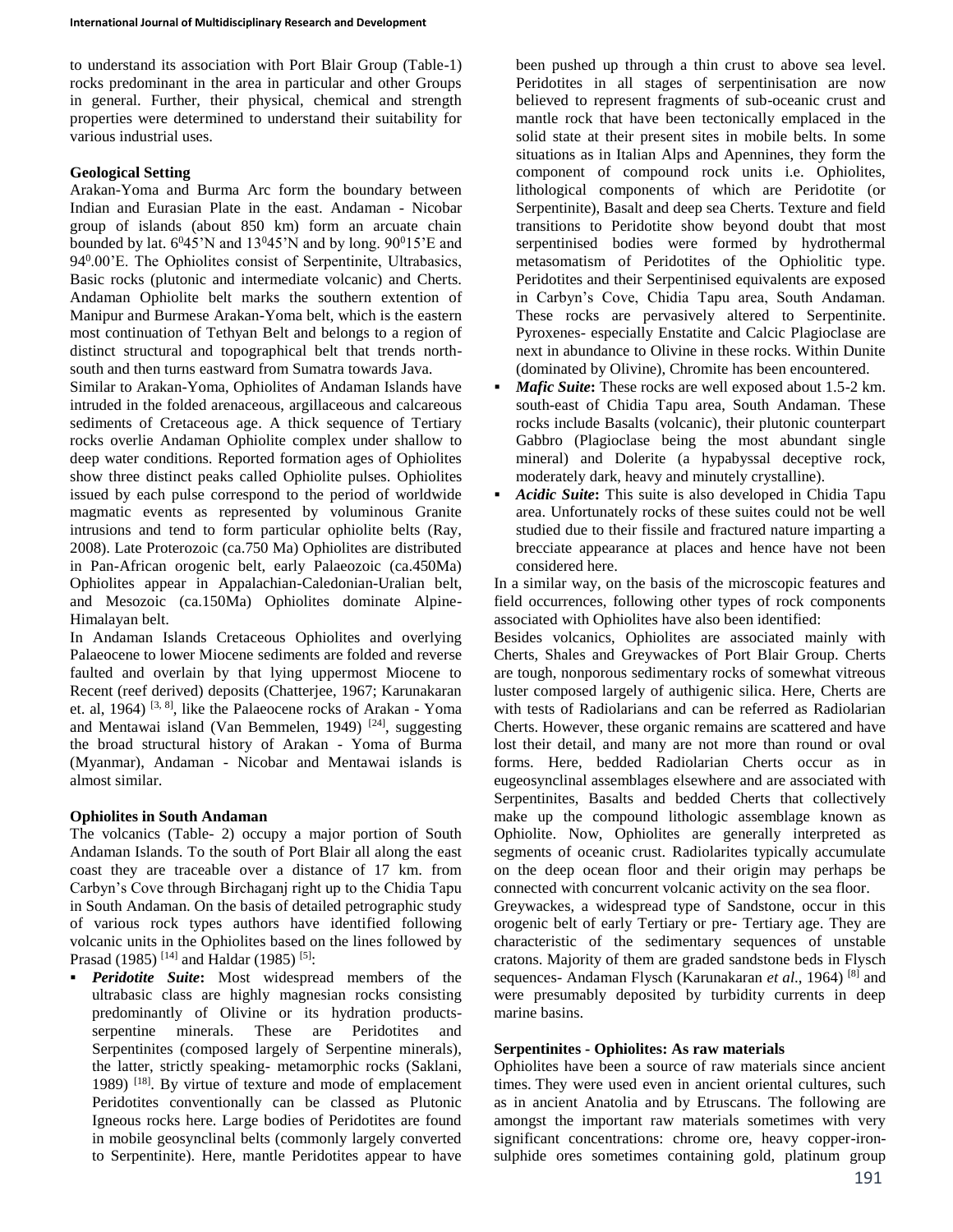elements (PGE), stone and soil raw materials (olivinite, magnesite, talc, asbestos), building and ornamental stones (gabbro, pyroxenite, serpentinite, ophicalcite) and precious stones (jadeite, nephrite).

Geophysical investigations and geological studies also shows the possible mineral potentials and mode of origin of mineral deposits associated with Ophiolite Zones and the associated rocks of other areas (Bela Ophiolites of Baloachistan where good prospects for metallic and non-metallic mineral deposits are expected, Zaigham, 2007)<sup>[27]</sup>.

PGE are also reported in ultramafic part of ophiolite complexes of Finland. Mineralogical analysis reveals presence of chromite, ilmenite, pentlandite, nickeline, pyrite, gersdorffite, Co-gersdorffite, galenite, hedleyite, baddeleyite, native iron, tin, lead, copper and also less known Ni-Bi phases. PGE minerals reported are: erlichmanite, laurite, irarsite, osarsite, sperrylite, anduoite and also least mentioned in mineralogical literature before - gersdorffite and Cogersdorffite, containing Os, Ir, Ru and Rh (Vladimir et. al., 1999) [25] .

#### **Properties of Serpentinites**

Rock composed mainly of the mineral called serpentine finds use in industry for a number of purposes, such as railway ballasts, building materials etc. Abestiform types find use as thermal and electrical insulation (chrysotile asbestos). Asbestos content, if present, can be released to the air when serpentine is excavated and if it is used as a road surface, forming a long term health hazard by breathing. Asbestos from serpentine can also appear at low levels in water supplies through normal weathering processes. But there is as yet no identified health hazard associated with use or ingestion. In its natural state, some forms of serpentine react with  $CO<sub>2</sub>$  and rerelease  $O_2$  into the atmosphere.

Attractive and durable varieties (all of antigorite) are termed *noble* or *precious* serpentine and are used extensively as gems and in ornamental carvings. Often dyed, they may imitate jade. Misleading synonyms for this material includes *Korean jade*, *Suzhou jade*, *Styrian jade*, and *New jade*.

The Maori of New Zealand once carved beautiful objects from local serpentine, which they called tangiwai, meaning *tears*. Material quarried in Afghanistan, known as sang-i-yashm, has been used for generations. It is easily carved, taking a good polish and have a pleasingly greasy feel.

The lapis atracius of Romans, now known as verde antique or verde antico, is a serpentinite breccia popular as a decorative facing stone. In classical times it was mined at Casambala, Thessaly, Greece. Serpentinite marbles are also widely used: Green Connemara marble (or Irish green marble) from Connemara, Ireland (and many other sources), and red Rosso di Levanto marble from Italy (Pereira *et al*; 2004) [13]. Use is limited to indoor settings as serpentinites do not weather well. In the area under study, mainly green and black variety of serpentinite has been recognised. Black serpentinite is hard and compact. While green variety is less compact than the black one and is also somewhat fractured in nature due to presence of calcite veins and becomes prone to weathering. These are opaque to translucent, light (specific gravity: 2.75– 3.5), soft (hardness: 3.5–4.5), infusible and susceptible to acids. All are microcrystalline, compact and massive in habit, not found as single crystals. Luster is vitreous, greasy or silky. Variously coloured rocks, banded, blotched and streaked with

bright green, the general body of the rock being any colour ranging from light greyish- green, yellow to green, black and greenish-black, and are often splotchy or veined. Many are intergrown with other minerals, such as calcite and dolomite. Other properties considered for the study of serpentinites are their physical behaviour under compressive strength. Geochemical studies on serpentines can help to distinguish between rocks with appropriate strength and those do not agree with the physical requirements to be used as ornamental stone. Standard specifications for Serpentinite dimention stone has to be over 69 M Pa (ASTM, 2002). Results for few of the samples are compatible with their use as dimention stone. Slightly weathered samples gave value of 56-65 M Pa. totally serpentinised samples, did not resist the minimum strength tests. Their physical and chemical properties and strength were determined (Table-3). From the results obtained the following industrial utilization of serpentinites has been suggested:

## **Industrial Utilization**

- a) On account of their attractive colouring and because they can be shaped and polished easily, they can be used for ornamental purpose (Tiwari and Singh, 2000)<sup>[23]</sup>.
- b) They can be used as refractory material for industrial furnaces in power plants. However, some contain minerals that are not good for that use. There is a clear relationship between the degree of weathering and the content of metallic elements i.e. Chromite and this is a vital question for their use as refractory.
- c) High to moderate density of black and green serpentinites makes them suitable to be used as decorative chips (ISI, 1974) [6] .
- d) Geochemical studies indicate that black as well as green variety contains appreciable amounts of magnesium oxides varying from (32-40%) and can be easily leached out and utilized for manufacture of magnesium salts by reaction of serpentinite with HCL,  $H_2SO_4$ , HNO<sub>3</sub> and  $(NH_4)_2SO_4$  etc. (Kikuchi et.al., 1968; Tanaka, 1967; Rao *et al*, 1975 and others) [9, 21, 16] .
- e) Serpentinites when heated at 773<sup>0</sup>K-873<sup>0</sup>K decompose to mineral Forsterite, a member of Olivine family which can be used in basic refractory industries. Woodhouse (1969) [26] suggested the application of serpentinite in the preparation of refractory clinkers.
- f) Serpentinite at  $773^0K 873^0K =$  Forsterite + Talc + H<sub>2</sub>O.
- g) Fines and powders of Serpentinites can be successfully used as chemical fertilizer in place of magnesium sulphate and acid fertilizers as well as in magnesium deficient soils. This type of fertilizer is of immense utility for grape crops as commonly practiced in some parts (Cuddapah and Anantpur districts) of Andhra Pradesh (Rao and Reddy, 1985) [15] .
- h) Magnesium extraction can be done from silicate rocks, such as serpentinites and olivine, by reaction with ammonium salts at 350–500<sup>o</sup>C. (Nduagu *et al.*, 2012c)<sup>[11-</sup> 12] .
- i) Serpentinites can be used as defluoridising agent of natural water (Rao *et al.*, 1975) <sup>[16]</sup>. Such type of deflurodised water has been recommended for use to the inhabitants of the areas where high Fluoride contents have been reported causing fluorisis.
- j) Serpentinites can also be used in electrical insulating pyroceramics in the preparation of asbestos reinforced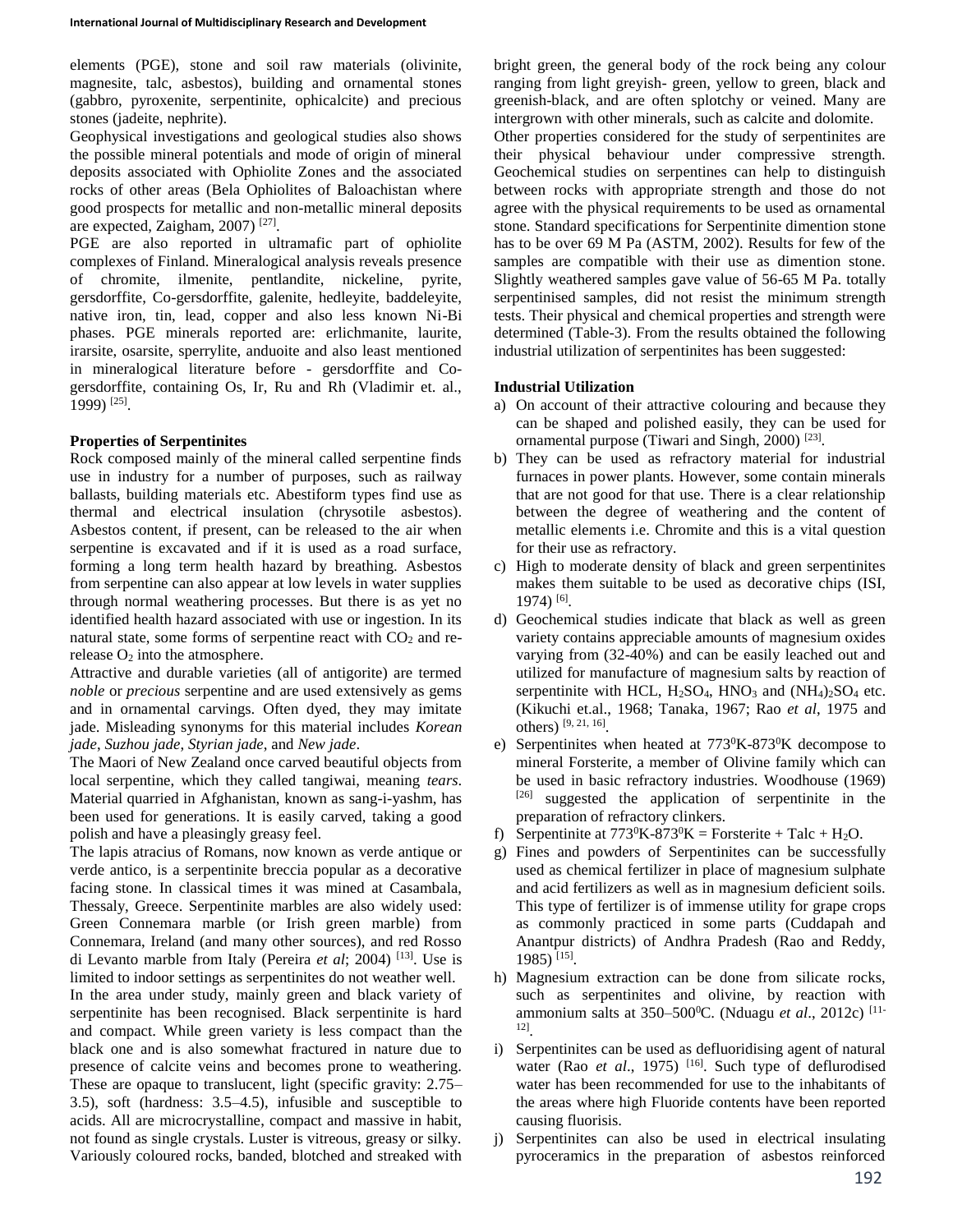paper and in painting materials.

k) The Ultramafic (serpentinites) and basaltic rocks are one of the most suitable silicate mineral source due to their high content of Mg/Ca for mineral carbonation. It is a carbon capture, utilisation and storage strategy that aims at binding  $CO_2$  in a solid (e.g. MgCO<sub>3</sub>) form to enable the continued use of fossil fuels without increasing the  $CO<sub>2</sub>$ levels in the atmosphere. It can be applied to any industrial process producing a  $CO<sub>2</sub>$  containing gas, provided that economy of scale, the avoided costs of  $CO<sub>2</sub>$  emissions and revenues from solid products make it economically viable.

l) The serpentinite material on reaction with a mixture of 50/50- wt% of ammonium sulphate /bisulphate forms a solid product which is then dissolved in water. After separating the unreacted solid fraction, a 'leaching solution' remains which contains all the soluble elements viz.  $Mg^{2+}$ ,  $Ca^{2+}$ ,  $Al^{3+}$ ,  $Fe^{2+}$ ,  $Fe^{3+}$ ,  $Ni^{2+}$ ,  $Mn^{2+}$ ,  $Cr^{3+}$  etc. (Romão *et al*., 2013) [28] .



**Photo 1:** Location & Geological Map of South Andaman Island

## **ANNEXURE - 1 (Details of Photographs)**



**Photo 1:** Field Photograph of arcuate shaped Graywacke-Shale sequence of Portblair Group Grayacke-Shale sequence with volcano-clastic near Carbyn's Cove. **Photo 2:** Field Photograph of folded Breccia, Hope Town quarry.

**Photo 3:** Specimen Photograph of volcanoclastic Breccia with fragments of ultrabasic and basic rocks and Cherts.

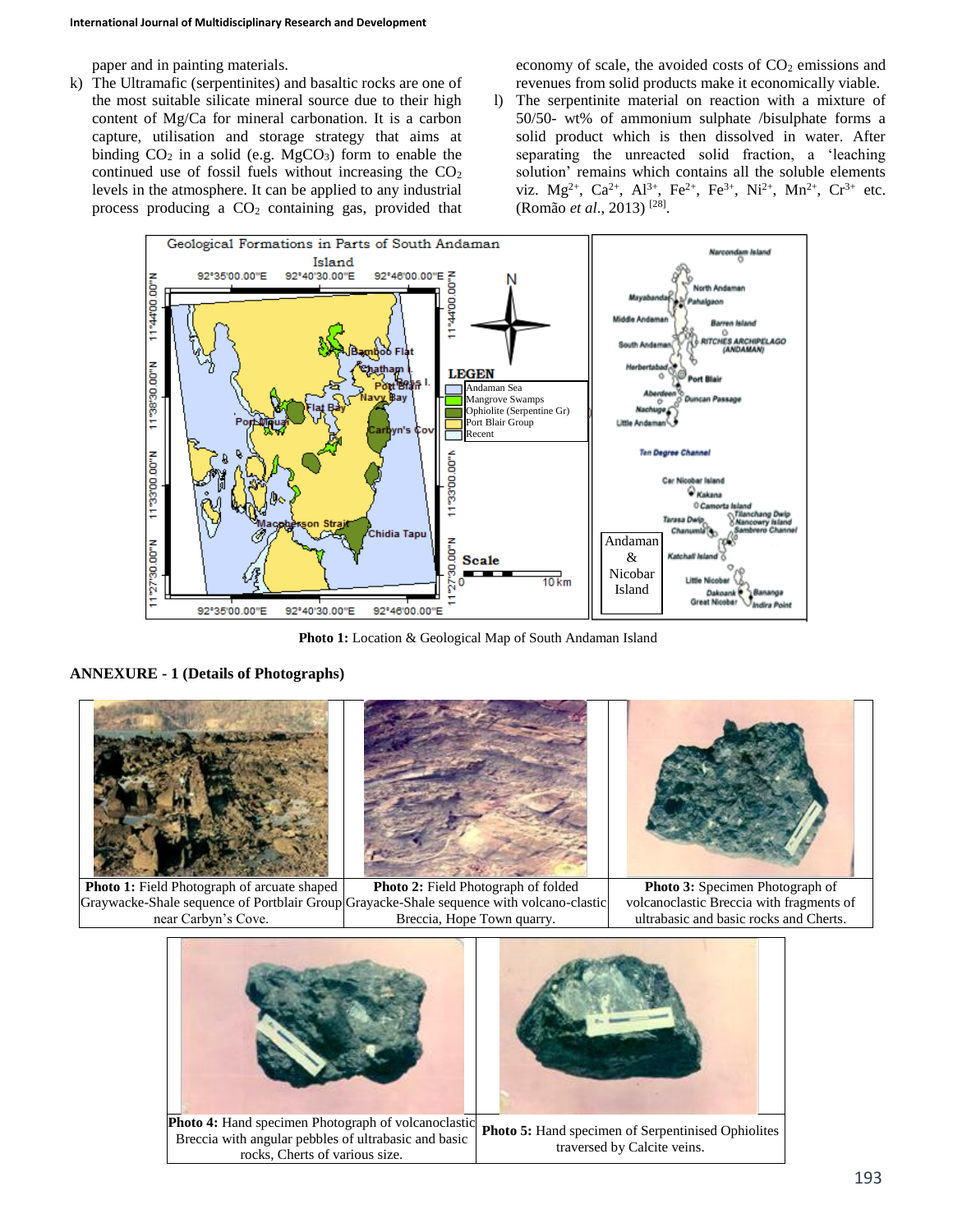# **ANNEXTURE – 2 (Details of Microphotographs)**



|  |  |  | Table 1: Geological Succession of Andaman-Nicobar Group of Islands (After Srinivasan, 1986) |  |
|--|--|--|---------------------------------------------------------------------------------------------|--|
|  |  |  |                                                                                             |  |

| Group                                        | <b>Formation</b>                                                                                                                                                                                      | Epoch/Age                                                                                                                                                                                                                                                                                      |  |
|----------------------------------------------|-------------------------------------------------------------------------------------------------------------------------------------------------------------------------------------------------------|------------------------------------------------------------------------------------------------------------------------------------------------------------------------------------------------------------------------------------------------------------------------------------------------|--|
|                                              | Shaly Limestone, Coral rags and Beach Sands<br>--------Unconformity----------                                                                                                                         | Recent to Sub-recent                                                                                                                                                                                                                                                                           |  |
| Archipelago Group<br>(>1500m)                | <b>Neil West Coast Formation</b><br><b>Guitar Formation</b><br>Sawai Bay Formation<br>Long Formation<br>Inglis Formation<br>Round Formation<br><b>Strait Formation</b><br>-------Unconformity-------- | Pleistocene (Younger than 1.95 m.y.)<br>Late Pliocene (3-1.95 m.y.)<br>Late Miocene - Late Pliocene (10 - 3 m.y.)<br>Late Miocene - Early Pliocene (10 - 3<br>$m.y.$ )<br>Middle - Late Miocene $(13 - 5$ m.y.)<br>Early - Middle Miocene (17.2 - 13 m.y.)<br>Early Miocene (22.5 - 17.5 m.y.) |  |
| Portblair Group<br>(>5000m)                  | Alternately bedded grey Sandstone, Shales (Andaman Flysch),<br>Conglomerates and Grits<br>----------Unconformity-------------                                                                         | Late Eocene-Oligocene (?) (c 45 - 25<br>$m.v.$ )                                                                                                                                                                                                                                               |  |
| <b>Baratang Group</b><br>$(>2000 \text{ m})$ | Grey Shales, Siltstones, Grey impure Limestones etc.                                                                                                                                                  | Late Cretaceous - Paleocene (c 70 -50)<br>$m.y.$ )                                                                                                                                                                                                                                             |  |
| Serpentine Group                             | Serpentinites, Ultrabasic and Basic plutonics, Basic and Intermediate<br>volcanics and agglomerates.<br>---------Igneous Contact                                                                      | Late Cretaceous - Eocene (c 70 - 45 m.y.)                                                                                                                                                                                                                                                      |  |
| Porlob Group                                 | Older sedimentaries- Quartzites, Jaspers Cherts, crystalline<br>Limestones and Phyllites.<br>Base not exposed                                                                                         | Late Cretaceous (c 100 m.y.)                                                                                                                                                                                                                                                                   |  |

\*\* Absolute time relationship determined by caliberating microfossil datum levels with paleomagnetic and radiometric dates.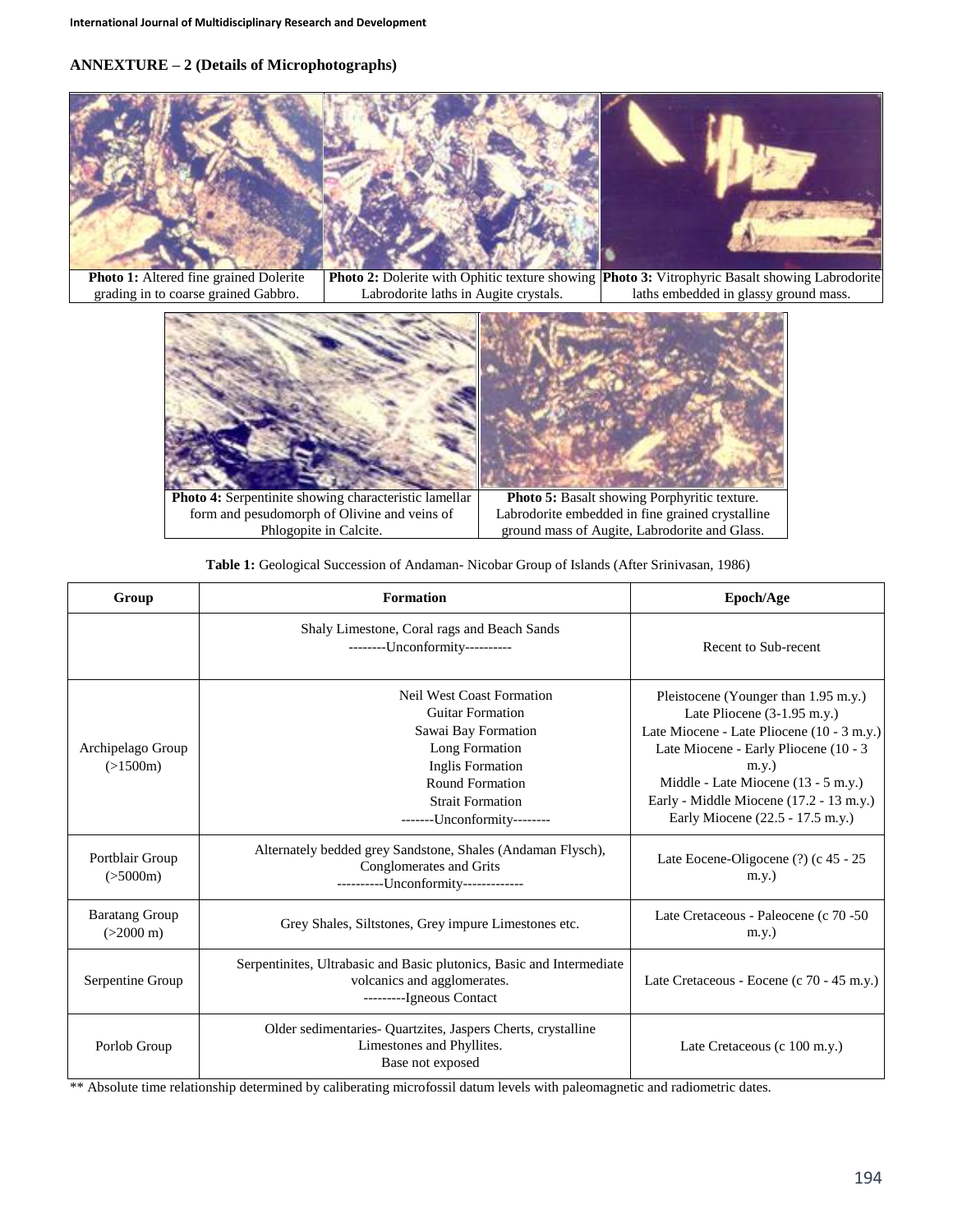| <b>Rock Type</b>                    | <b>Nature</b>                                                                  | <b>Essential Minerals</b>                                                                                                                     | <b>Accessary Minerals</b>                                                                                                                     | <b>Texture</b>                                                                                                                                                                              | <b>Special Features</b>                                                                                                                                                                                                                                                                        |
|-------------------------------------|--------------------------------------------------------------------------------|-----------------------------------------------------------------------------------------------------------------------------------------------|-----------------------------------------------------------------------------------------------------------------------------------------------|---------------------------------------------------------------------------------------------------------------------------------------------------------------------------------------------|------------------------------------------------------------------------------------------------------------------------------------------------------------------------------------------------------------------------------------------------------------------------------------------------|
| <b>Basalt</b>                       | Volcanic                                                                       | Plagioclase (Labrodorite)<br>phenocrysts, Albite<br>twinning in fine grained<br>crystalline groundmass of<br>Augite, Labrodorite and<br>glass | Secondary Chlorite<br>formed by alteration of<br>Pyroxene found as<br>cavities, vesicles, round<br>patches, Calcite as<br>cavities, Magnetite | Porphyritic                                                                                                                                                                                 | Pyroxene shows undulose<br>extinction                                                                                                                                                                                                                                                          |
| Vitrophyric<br><b>Basalt</b>        | Volcanic                                                                       | Labrodorite and Augite in<br>glassy groundmass                                                                                                | Microlites, Chlorite,<br>Calcite veins, Secondary<br>Phlogopite veins, Augite<br>altered to Limonite                                          | Vitrophyric                                                                                                                                                                                 | Augite altered Limonite                                                                                                                                                                                                                                                                        |
| Altered<br>Olivine<br><b>Basalt</b> | Volcanic<br>and<br>Plutonic                                                    | Feldspar laths with Augite                                                                                                                    | Olivine, Chlorite, Opaque<br>minerals, Hematite,<br>Magnetite, Limonite                                                                       | Ophitic                                                                                                                                                                                     | Dolerite-fine grained to Gabbro-<br>coarse grained, alteration in<br>Labrodorite                                                                                                                                                                                                               |
| Altered<br>Olivine<br><b>Basalt</b> | Volcanic                                                                       | Augite and Olivine as<br>phenocryst with some<br>Quartz and Plagioclase in<br>glassy groundmass                                               | Ouartz                                                                                                                                        | Porphyritic                                                                                                                                                                                 | Olivine altered to Serpentine very<br>commonly                                                                                                                                                                                                                                                 |
| Dolerite                            | Volcanic                                                                       | Plagioclase laths in<br>Augite, Labrodorite shows<br>lamellar twinning                                                                        | Chlorite shows alteration<br>effect, Magnetite, Quartz                                                                                        | Ophitic                                                                                                                                                                                     | Some Quartz and Labrodorite<br>deformed and traversed by cracks<br>and fractures                                                                                                                                                                                                               |
| Andesite                            | Volcanic                                                                       | Plagioclase and<br>Orthoclase as phenocryst<br>in glassy groundmass or<br>in groundmass comprising<br>microlites to Feldspar                  | Calcite as veins,<br>Magnetite                                                                                                                | Porphyritic to Vitrophyric<br>texture, also pilotaxitic<br>texture is observed with<br>phenocrysts of Oligoclase<br>and Hornblende scattered<br>in groundmass of<br>microlites of Feldspers |                                                                                                                                                                                                                                                                                                |
| Serpentinite<br>(altered<br>rocks)  | Altered<br>products of<br>original<br>peridotite or<br>sometime<br>Dunite rock | Olivine, Serpentine                                                                                                                           | Calcite, Phlogopite Pyrite,<br>Chalcopyrite, Pyrrohtite,<br>Limonite, Hematite,<br>Magnetite, Chromite                                        |                                                                                                                                                                                             | Olivine altered to Serpentine giving<br>a pseudomorph of Olivine and<br>shows 2 <sup>nd</sup> order colour. In some<br>cases Serpentine shows its<br>characteristic lamellar form. Some<br>Olivine has been replaced by<br>Calcite veins of Phlogopite seen in<br>Calcite crystal<br>or veins. |

**Table 2:** Microscopic Characteristics of Serpentinites.

**Table 3:** Important Properties of Black and Green Serpentinites/Ophiolites

|                                         | <b>Analysis</b>                | Black Varity (average of 10 samples) Green Varity (average of 10 samples) |                      |  |
|-----------------------------------------|--------------------------------|---------------------------------------------------------------------------|----------------------|--|
| Physical Property Density (gm/cm3)      |                                | 2.85                                                                      | 2.70                 |  |
|                                         | SiO <sub>2</sub>               | 42.68                                                                     | 43.92                |  |
|                                         | TiO <sub>2</sub>               | 0.08                                                                      | 0.04                 |  |
|                                         | $Al_2O_3$                      | 1.55                                                                      | 0.96                 |  |
|                                         | Fe <sub>2</sub> O <sub>3</sub> | 3.16                                                                      | 1.57                 |  |
|                                         | FeO                            | 0.36                                                                      | 0.16                 |  |
| Chemical analysis                       | MnO                            | 0.16                                                                      | 0.05                 |  |
|                                         | MgO                            | 37.57                                                                     | 35.97                |  |
|                                         | CaO                            | 1.82                                                                      | 3.78                 |  |
|                                         | Na <sub>2</sub> O              | 0.04                                                                      | 0.05                 |  |
|                                         | $K_2O$                         | 0.03                                                                      | 0.04                 |  |
|                                         | $H_2O$                         | 10.07                                                                     | 10.01                |  |
|                                         | CO <sub>2</sub>                | 2.41                                                                      | 3.29                 |  |
|                                         | Total                          | 99.93                                                                     | 99.8                 |  |
| Strength Test (M Pa)                    |                                | 59-65                                                                     | 56-61                |  |
| Thermal study: DTA Endo-Exothermic Peak |                                | 710-800                                                                   | 670-750              |  |
| Mineralogical studies by X-Rays         |                                | Chrysotile – Chlorite                                                     | Chrysotile – Calcite |  |

#### **Conclusion**

However, no specific work on Serpentinite of this region has been carried out in these regards. The above mentioned uses of Serpentinites and the extensive nature of the deposits made the authors to suggest these material based industries in this region. However, the type of industry to be chosen and its economic viability depends on several considerations which have to be further studied not only by geo-chemists but also by economists and industrialists.

In view of the globalisation, privatisation and economic liberalisation on one hand and the scarcity, exhaustibility and non-renewability of the limited traditional resources on the